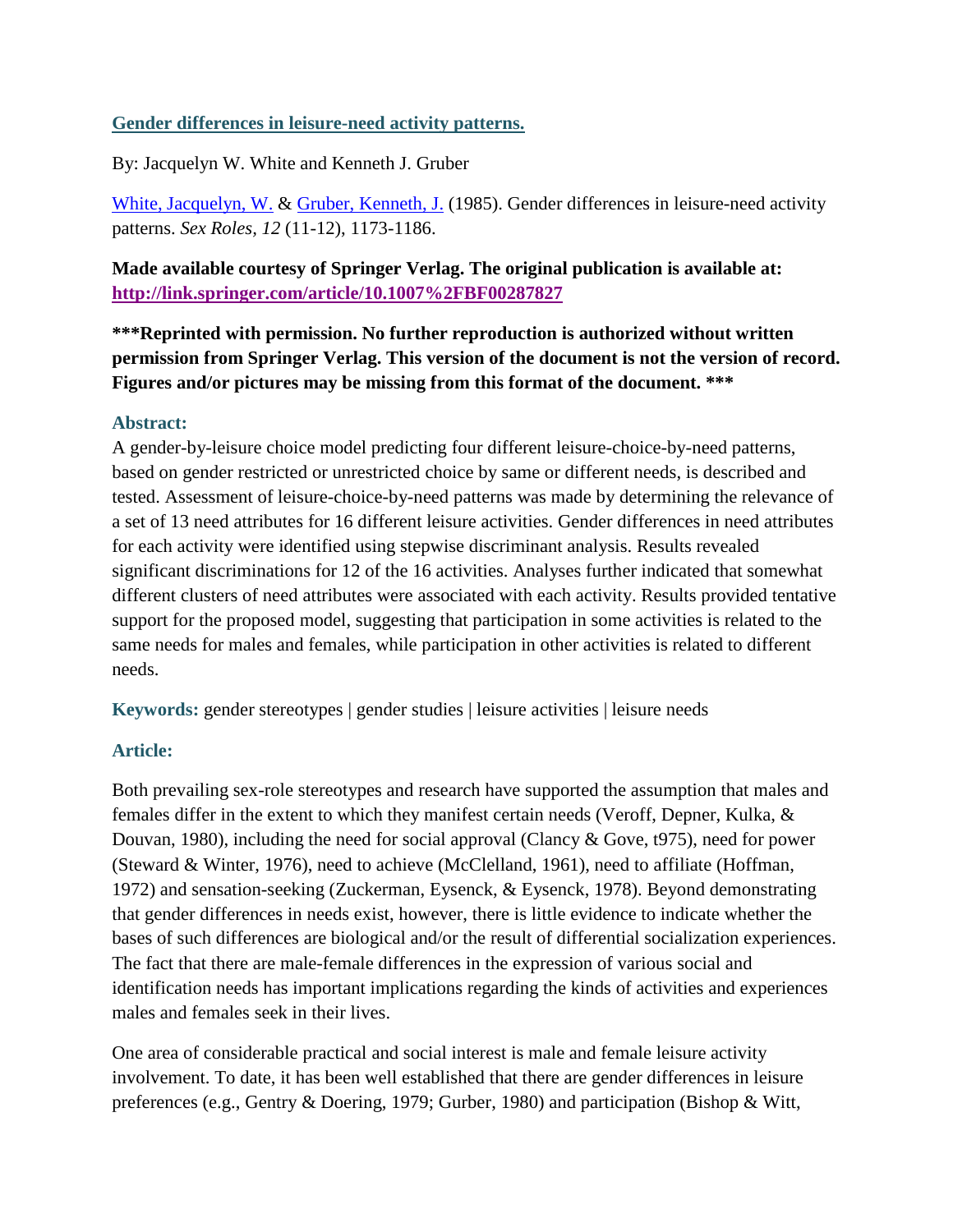1970; Ragheb, 1980), and these gender differences may be related to personality (Kleiber & Hemmer, 1981). In general, studies of leisure-need patterns have demonstrated that participation in various activities is related to the need fulfillment capabilities of these activities (Becker, 1976; Tinsley, Barrett, & Kass, 1977). It also has been suggested that leisure choice is related to an individual's personality (Iso-Ahola, 1976). These relationships suggest that a greater understanding of gender preferences in leisure activities might be achieve if a gender-by-leisurechoice-by-need-fulfillment perspective is adopted. From this perspective there appears to be at least two principles governing leisure choice. The first of these principles is that participation in at least some leisure activities is restricted by gender. The second principle is that leisure participation is motivated by the desire to fulfill certain needs that are a function of individual difference variables, one of which is gender.

#### **Table 1 is omitted from this formatted document.**

Because all leisure activities are not gender-restricted (see Gruber, 1980, for a listing), and because women and men do not differ in all of their needs, a model is needed to explain when gender differences will occur. Such a model needs to account for two important influences on leisure choice: (1) whether choice of leisure pursuits are perceived as restricted or not restricted by gender, and (2) whether choice of leisure activities provide for the same or different needs for males and females. The resultant combination of these two influences is a two by two matrix that designates four ways in which choice of leisure activities may be explained (Fig. 1). It should be noted that this model does not rule out other influences on choice, such as age, income, model of employment, or year of education (Ragheb, 1980). The same needs gender-restricted cell of the matrix (Cell 1) includes leisure activities that would be chosen appropriate to one's gender, though the same underlying needs would be involved. This is similar to Stein and Bailey's (1973) argument that males and females differentially manifest their need for achievement, males through masculine career choice and females through a feminine career choice. In the leisure domain, we can speculate that males might satisfy their need for sensation-seeking by sky diving, while for the same need females might take a cross-country trip. Cell 2 in the matrix reflects the likelihood that males and females probably engage in some activities for the same underlying needs, such as reading for pleasure. Since some leisure choices may be related to different needs, Cell 3 would include those activities in which males and females differentially participate because of different underlying needs. For example, females cook more than males, perhaps to feel creative, while males play football more than females, perhaps to meet a competition need. Finally, Cell 4 suggests that males and females may choose the same activity for different reasons. For example, both may attend sporting events, females doing so for the social interaction, males for the vicarious experience of competition. Obviously, those examples cited to illustrate each cell in the matrix are speculative and based on prevailing stereotypes of male and female behaviors and needs. Nevertheless, the examples do suggest the utility of approaching the study of leisure needs and leisure activity involvement from a gender by leisure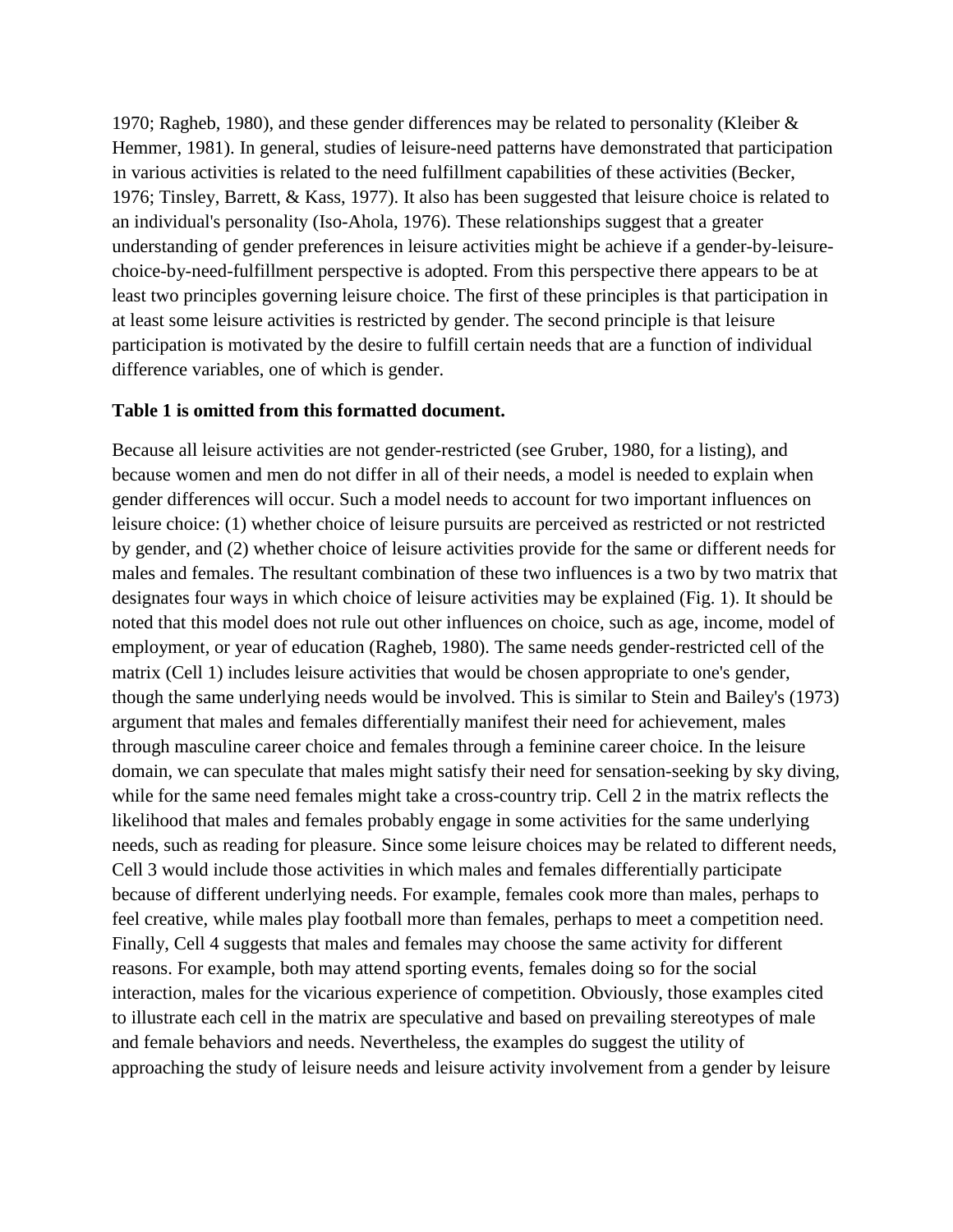choice by need fulfillment perspective, in particular, within the framework of the model presented.

In an effort to demonstrate empirically the utility, and to some extent the validity of the category system delineated by the proposed model, in the present study males and females were presented a list of leisure activities and needs relevant to leisure involvement. The list of leisure activities and needs used in the present study was adapted from a study conducted by London, Crandall, and Fitzgibbons (1977). In their study, London and his colleagues selected both leisure activities and needs that earlier research had identified as representative of factors describing a broad range of leisure activities and needs. A sample of individuals then rated the extent to which each of several activities met a variety of needs. Using a factor analytic procedure London et al. demonstrated that the activities tended to fall into one of three clusters--Sports, Cultural-Passive, and Productive-Intellectual- and that the needs also reflected three factors--Feedback, Liking, and Positive Interpersonal Involvement. Similar to their procedure, we had males and females identify the extent to which each of the needs was relevant to each of the activities. Subjects were also asked to indicate the extent of their participation in each of the activities during the past year. Based on the past year's participation, activities were categorized as gender restricted (i.e., there was a significant difference between males' and females' rated participation) or nongender-restricted (i.e., no significant differences). To determine whether or not the same or different need patterns were present for male and females, a discriminant function analysis was performed for each activity, similar to a procedure used successfully by Campbell (1969) to examine profiles of leisure time patterns for different age groups. It was inferred that a significant discriminant function analysis would indicate the presence of a different underlying need pattern for males and females for the activity in question.

# **METHOD**

### *Subjects*

The total sample was comprised of 76 individuals, 56 of which (17 males, 39 females) were introductory psychology students, eight were student members of a campus outing club (five males, three females) and 12 (eight males, four females) were members of a local Sierra Club chapter. The introductory psychology students were recruited from their introductory classes and received course credit for participating in the study. The outing club students' and Sierra Club adults' voluntary participation was solicited by the first author. While in attendance at regularly scheduled meetings, the first author briefly explained the purpose of the study and passed out data collection materials to all members present. Approximately 60°7o of the members in attendance completed and returned the questionnaires.

### *Data Collection Materials*

Ratings of 13 need attributes for a set of 16 popular leisure activities (modified from the sets of needs and activities reported in London et al., 1977) were collected. Subjects were asked to rate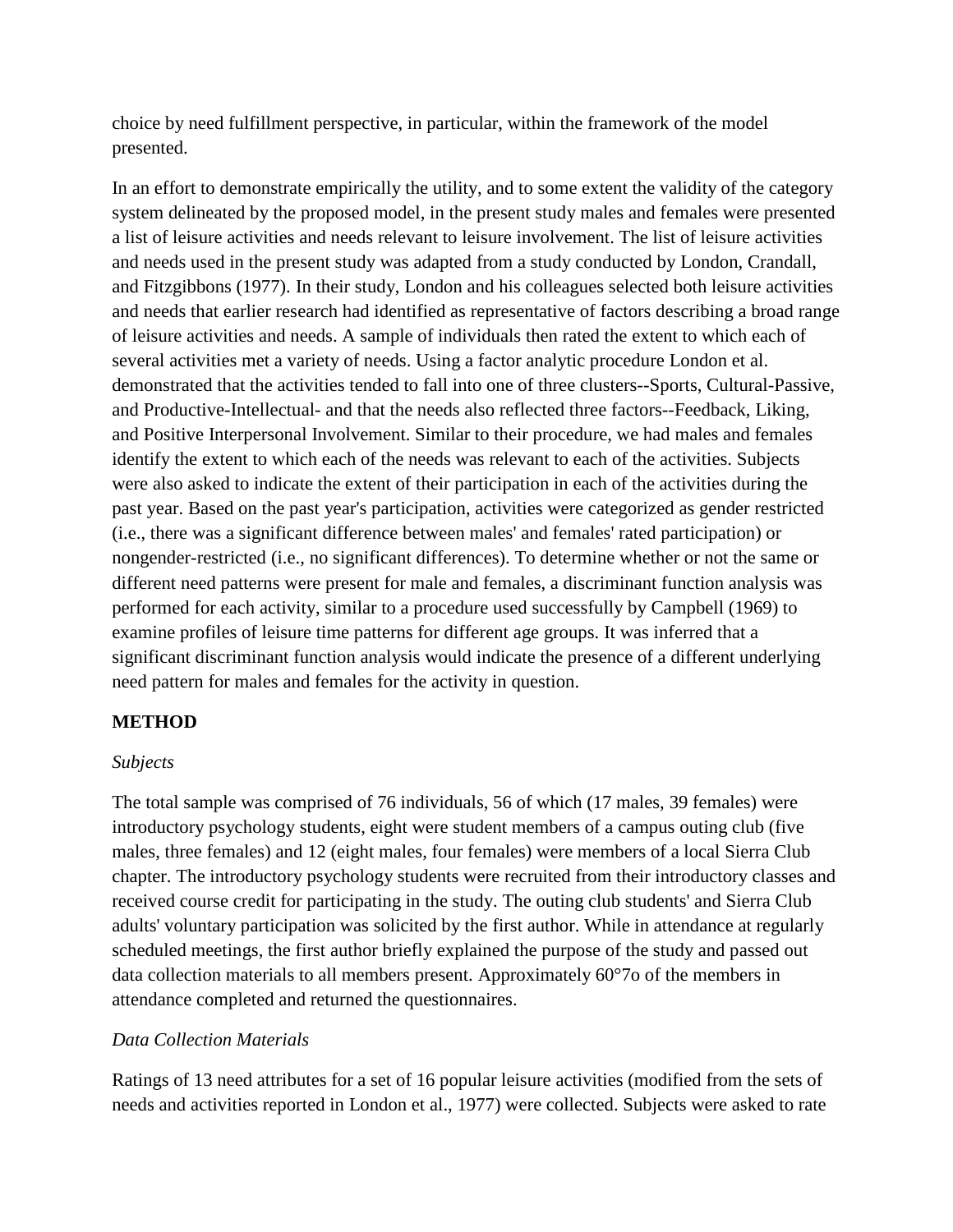on 7-point scales (1 = *applies quite a lot, 7 = applies very little)* each leisure activity in terms of the extent to which each of the 13 need attributes applies to participation in the activity. Subjects were also asked to indicate their level of participation in each of the activities for the past year. This latter rating was also made on a 7-point scale.

# RESULTS

## *Overview of Analyses*

The mean ratings for all activity-need pairs were computed as a function of gender. In addition, the mean ratings for the amount of participation during the past year were calculated. Comparison of individual mean ratings of past year participation as a function of gender were made via t tests. Assessment of differences in need attribute leisure activity patterns of males and females was made via stepwise discriminant analyses (Nie, Hull, Jenkins, Steinbrenner, & Bent, 1975). For each of the 16 activities separate discriminant function solutions were computed using the 13 need attributes as the discriminating (independent) variables. 3

## *Participation*

Mean ratings of respondents' amount of participation during the past year are presented in Table I. Comparison of ratings of past participation by gender indicates only a few significant differences. Females reported greater prior-year participation for attending sports events; cooking, baking, sewing, knitting, or crocheting; shopping; and visiting friends than did males (p < .05). For none of the activities did males report significantly greater amounts of past participation than did females.

# *Need-Activity Clusters*

Need clusters which significantly discriminated females from males were identified for each activity. Of the 16 activities, 12 yielded significant discriminant function solutions (Wilks's Lambda associated with  $p < .05$ ). The four activities that were not significantly discriminated by the need attributes were attending concerts, snow skiing, swimming/water-skiing, and playing records/watching television. The need attributes that contributed to each of the 12 discriminant function solutions along with their associated discriminant coefficients and level of significance are presented in Table II in their order of entry into the equation. Mean ratings by gender of each contributing need attribute for each of the 12 activities are also provided in Table II?

### **Tables 1-2 are omitted from this formatted document.**

As a way of summarizing which need attributes contributed to the significant discriminations, a tally of the number of activities for which the attribute contributed to the discriminant solution was made. Taking into account which need attributes were given higher endorsement ratings (perceived as more applicable) by males and females, males apparently felt involvement in the leisure activities that provided greater levels of "feeling secure" and "seeing the results of your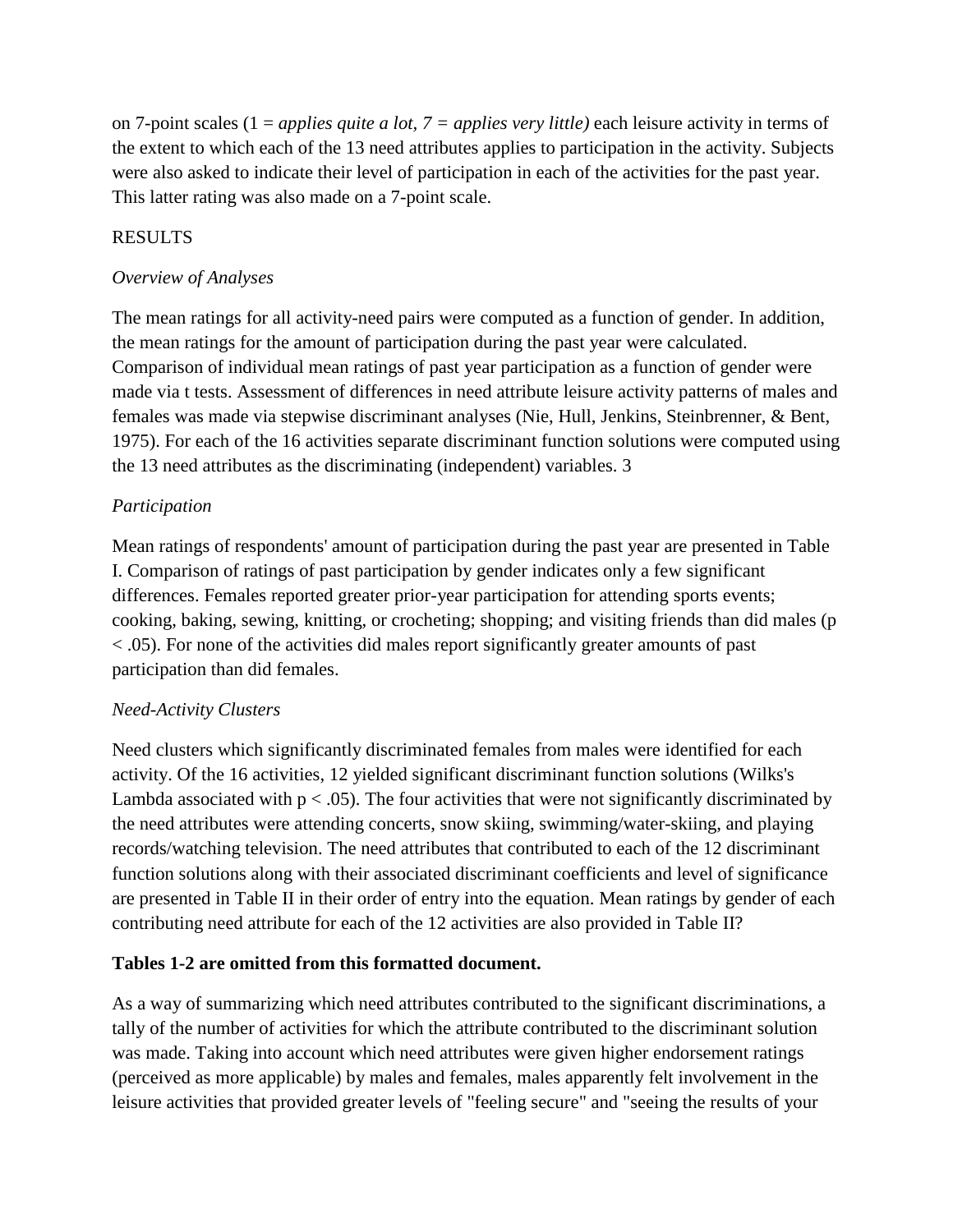efforts." Females, on the other hand, reported that involvement in the activities led to greater levels of "feeling satisfied," "cooperating with other people," "responsibility for making decisions," and "significantly affecting the lives and well-being of others."

# **DISCUSSION**

A main objective of this study was to compare leisure-need patterns of males and females via stepwise discriminant function analysis in order to assess the relevance of 13 need attributes to male and female participation in 16 different leisure activities. The results revealed that the level of relevance of various need attributes significantly discriminated females from males for 12 of the 16 activities and that each activity was associated with a different cluster of significant need attributes. It was also found that none of the needs contributed significantly to the discriminant function solution for all of the activities. In fact, the maximum number of activities for which any one of the need attributes was significant was eight. Considered together, these two findings suggest that not only is participation in different leisure activities related to differential need fulfillment for both males and females, but that participation is influenced at least in part, by gender-distinct patterns of need fulfillment.

As a test of the efficacy of the model of gender influence on leisure activity choice proposed in the introduction of this paper, subjects' ratings of the need relevance of their participation in each of the leisure activities was compared with the four influence possibilities comprising the gender-choice model presented in Fig. 1. In order to evaluate the results in terms of the four influence possibilities delineated by the model, the activities were grouped according to the following criteria: (1) whether there were significant differences in male-female past-year participation, and (2) whether there were significant differences in need-relevance patterns. The results of this grouping procedure are presented in Fig. 2.

### **Figure 2 is omitted from this format of the document.**

Examination of Fig. 2 indicates that the resultant groupings suggest tentative support for three of the four influence patterns identified by the overall model. The pattern of participation and needfulfillment capacity of five of the activities (attending concerts; playing chess; playing records or watching television; snow skiing; swimming or water skiing) corresponds to the same needsnon-restricted choice influence pattern (Cell 2). Males and females had comparable past-year participation ratings which indicated that the activities provided for similar levels of the same needs. This indicates that males and females do participate in at least some activities for the same reasons. Participation and need-fulfillment patterns of six of the activities (camping; going to movies; painting, drawing, or playing a musical instrument; playing softball, volleyball, or basketball; playing tennis or golf; reading) suggest support for the different needs-non-restricted choice pattern (Cell 4). For these activities comparable past-year participation was reported, but males and females indicated that the activities provided for significantly different need-relevance patterns. The influence pattern, different needs-gender-restricted choice (Cell 3), also received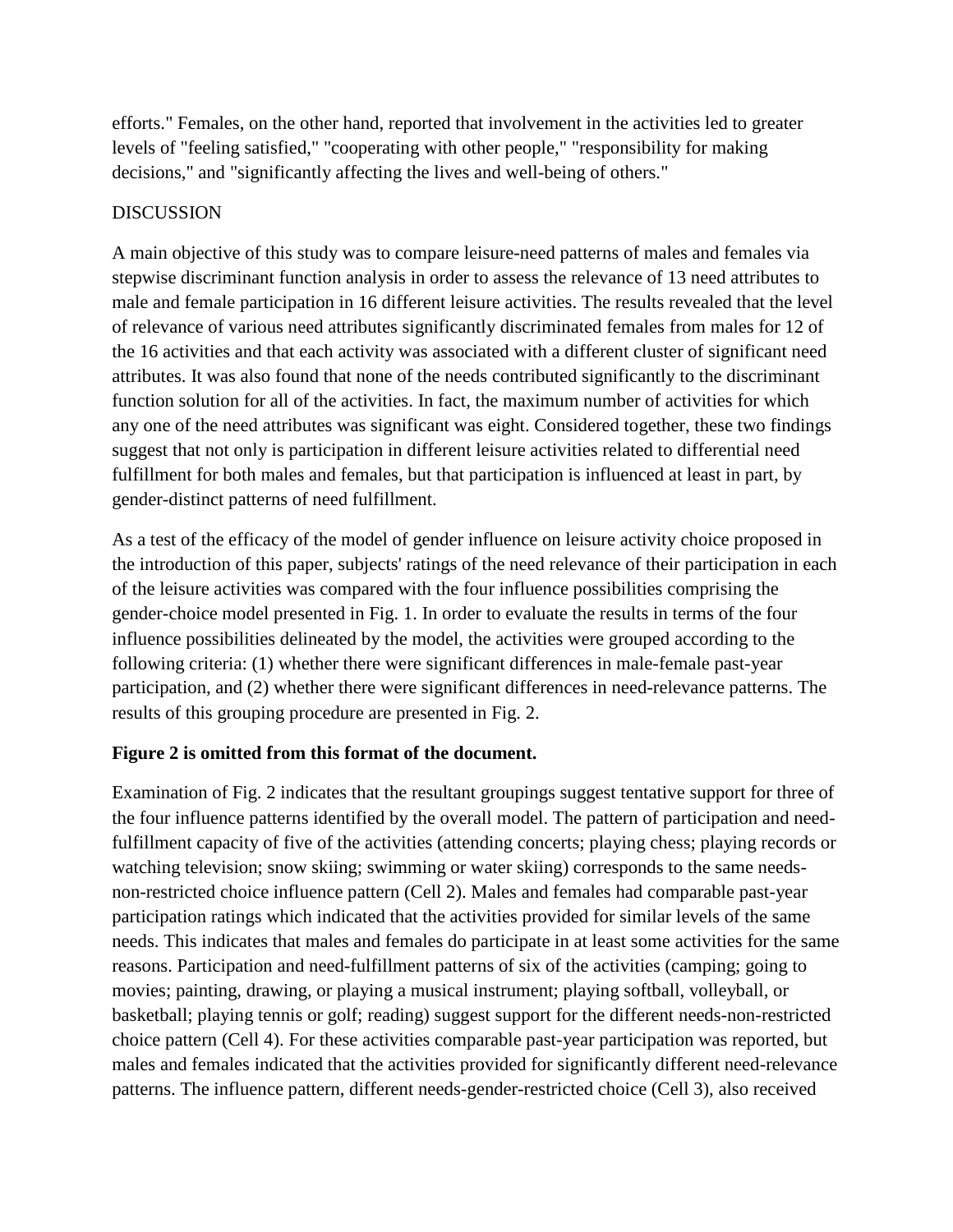some support from the data. Differences in past-year participation and differences in relevance of specific needs endorsed by males and females for four of the activities (attending sports events; cooking, baking, sewing, or crocheting; shopping; visiting friends) suggests that participation in some activities is probably guided by gender-specific factors. It is interesting to note that this cell is the one in which the most gender-typed activities occurred. None of the data patterns suggest support for the influence pattern representing same needs-gender-restricted choice (Cell 1). Support for this pattern may not have been obtained since need patterns rather than individual needs were examined. It is possible that although males and females may have the same needs singularly, they rarely show the same need patterns, at least when gender-restricted activities are involved. This interpretation is supported by the finding that the univariate comparisons (see t test results in Table I) revealed very few needs significantly different singularly as a function of gender. However, the discriminant function analysis indicated many significantly different need profiles (see Table II).

While it seems apparent that a gender-by-needs analysis of leisure activities can increase our understanding of leisure participation, it is not clear at this point why certain activities and needs clustered as they did for males and females. The present study was not designed to examine how this categorization might occur. An analysis of what factors underlie the sex-appropriateness of activities and needs is necessary. For example, the factor of physical risk may deem an activity appropriate for males but not for females. Similarly, certain needs may be more salient than others in determining choice of leisure activities by males and females, such as the sense of security. It will be fruitful for future research to examine a large number of activities in order to identify the factors that determine whether or not an activity is considered gender restricted. This will provide an opportunity to develop a typology of both leisure activities and needs as they relate to gender. Past efforts to identify the dimensions that underlie leisure, whether by factor analysis (Beard & Ragheb, 1980; Duncan, 1978; Pierce, 1980; Yu, 1980), multidimensional scaling (Richie & Brent, 1974), factor-pattern plotting (McKechnie, 1974), or multidimensionally scaled correlations (Holbrook, 1980), have not paid sufficient attention to the importance of individual differences. For example, as Beaman (1975) has pointed out, factor analysis is most suited to cases in which the factor structure is expected to remain invariant for all subgroups of the population under study. Unless individual differences, such as gender, are considered as a grouping variable, resulting leisure and need patterns may not provide a truly representative characterization of males' or females' leisure activity needs and preferences. If there are distinctly different subgroups based on gender, it is likely that a composite or average characterization of activity needs and preferences will be applicable only to the larger subgroup under study.

Another consideration for future research is whether the leisurability of activities are comparable for males and females. In the present study, shopping, for example, may have been substantially less of a leisure activity for males than females. As a result, some of the reported differences in patterns-of-relevance-of-needs may be less due to gender differences in leisure needs and more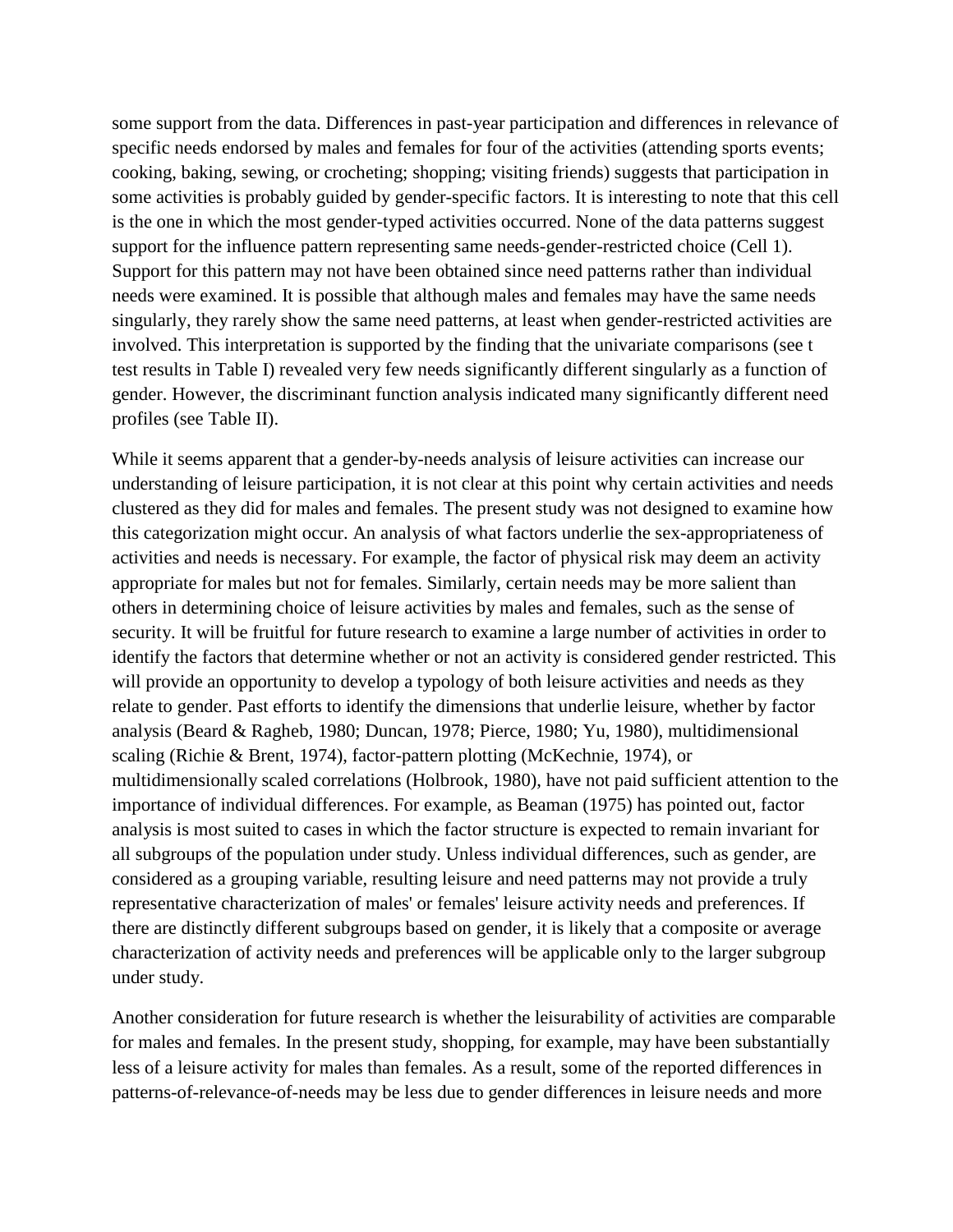because males' and females' general motivation for participation (i.e., pleasure vs. necessity) is different. Finally, there remains the issue of "stimulus similarity' '--whether males and females interpret the same stimulus in the same way. For example, for males "doing different things, using a variety of skills" for the activity playing softball, volleyball, or basketball may mean something different than the same need when applied to painting, drawing, or playing a musical instrument for females. Hence, future research should establish whether or not males and females mean the same thing when they endorse the same need attribute (see Abbey, 1982, for a discussion of gender differences in attributions of comparable behavior). Also, since a moderate amount of participation, in softball for example, for females may mean once a month, but for males may mean once a week, future explorations of the leisure choice-need satisfaction model should examine frequency rate of participation rather than ratings of a qualitative nature, i.e., highly, moderately, slightly, etc. One additional caution in a study such as this in which the sample is both nonrandom and relatively small is that the results can only be considered suggestive in regard to reliable gender differences in participation rates in and preference for leisure activities. Future studies will need to more carefully address problems of sample basis and adequate sample size.

The major thrust of the present research examined a gender-by-leisure-choice-by-needfulfillment interaction using a multiple discriminant function approach. The results emphasize the complexity of activity-need patterns and indicate that at least for some patterns there are significant gender differences. The model holds the potential of predicting when participation in a leisure activity will be gender-related. The basis of the prediction lies in identifying whether or not the activity is considered appropriate for one or both sexes and whether or not the underlying needs met by the activity are relevant for males, females, or both.

#### **REFERENCES**

Abbey, A. Sex differences in attributions for friendly behavior: Do males misperceive females' friendliness? *Journal of Personality and Social Psychology,* 1982, *42,* 830-838.

Beaman, J\_ Comments on the paper, "The substitutability concept: Implications for recreation research and management," by Hendee and Burdge, *Journal of Leisure Research,* 1975. 7, 146- 152.

Beard, J. G., & Ragheb, M. G. Measuring leisure satisfaction. *Journal of Leisure Research,* 1980, *12,* 20-33.

Becker, B. W. Perceived similarities among recreational activities. *Journal of Leisure Research,* 1976, 8, 112-122.

Bishop, D., & Witt, P. Sources of behavioral variance during leisure time. *Journal of Personality and Social Psychology,* 1970, *16,* 352-360\_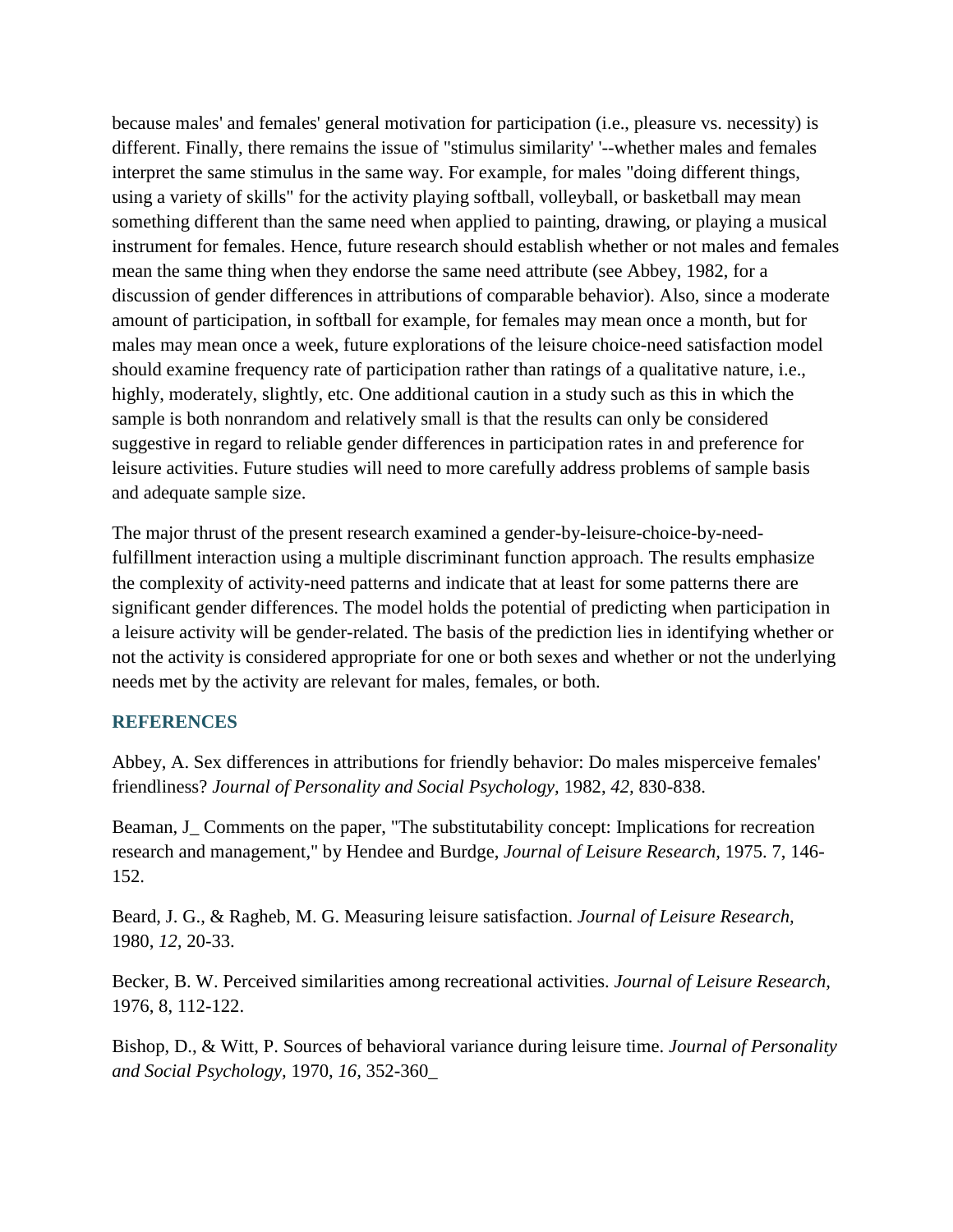Campbell, D. E. Analysis of leisure time profiles of four age groups of adult males. *Research Quarterly,* 1969, *40,* 266-272.

Clancy, K., & Gove, M. Sex differences in mental illness: An analysis of response bias in selfreports. *American Journal of Sociology,* 1975, *80,* 205-216.

Duncan, D. J. Leisure types: Factor analyses of leisure profiles. *Journal of Leisure Research,* 1978, *10,* 113-125.

Gentry, J. W., & Doering, M. Sex role orientation and leisure. *Journal of Leisure Research,* 1979, *11,* 102-111.

Gruber, K. J. Sex-typing of leisure activities: A current appraisal. *PsychologicalReports,* 1980, *46,* 259-265.

Hoffman, L. W. Early childhood experiences and women's achievement motives. *Journal of Social Issues,* 1972, *28,* 129-155.

Holbrook, M. B. Representing patterns of association among leisure activities: A comparison of two techniques\_ *Journal of Leisure Research,* 1980, *12,* 242-256.

Iso-Ahola, S. On the theoretical link between personality and leisure. *Psychological Reports,* 1976, *39,* 3-10.

Kleiber, D. A., & Hemmer, J. D. Sex differences in relationship of locus of control and recreational sport participation. *Sex Roles,* 1981, 7, 801-810.

London, M., Crandall, R., & Fitzgibbons, D. The psychological structure of leisure: Activities, needs, people. *Journal of Leisure Research,* 1977, 9, 252-263.

McClelland, D. C. *The achieving society.* Princeton, NJ: Van Nostrand, 1961.

McKechnie, G. E. The psychological structure of leisure: Past behavior. *Journal of Leisure Research,* 1976, 6, 27-45.

Nie, N. H., Hull, C\_ H., Jenkins, J. G., Steinbrenner, K., & Bent, D, H. *Statistical package for the social sciences* (2nd ed\_), New York: McGraw-Hill, 1975.

Pierce, R. C. Dimensions of leisure. I: Satisfaction. *Journal of Leisure Research,* 1980, *12,* 5-19.

Ragheb, M. G. Interrelationships among leisure participation, leisure satisfaction and leisure attitudes. *Journal of Leisure Research,* 1980, *12,* 138-149.

Ritchie, J., & Brent, R. An exploratory study of the nature and extant of individual differences in perception. *Journal of Marketing Research,* 1974, *11,* 41-49.